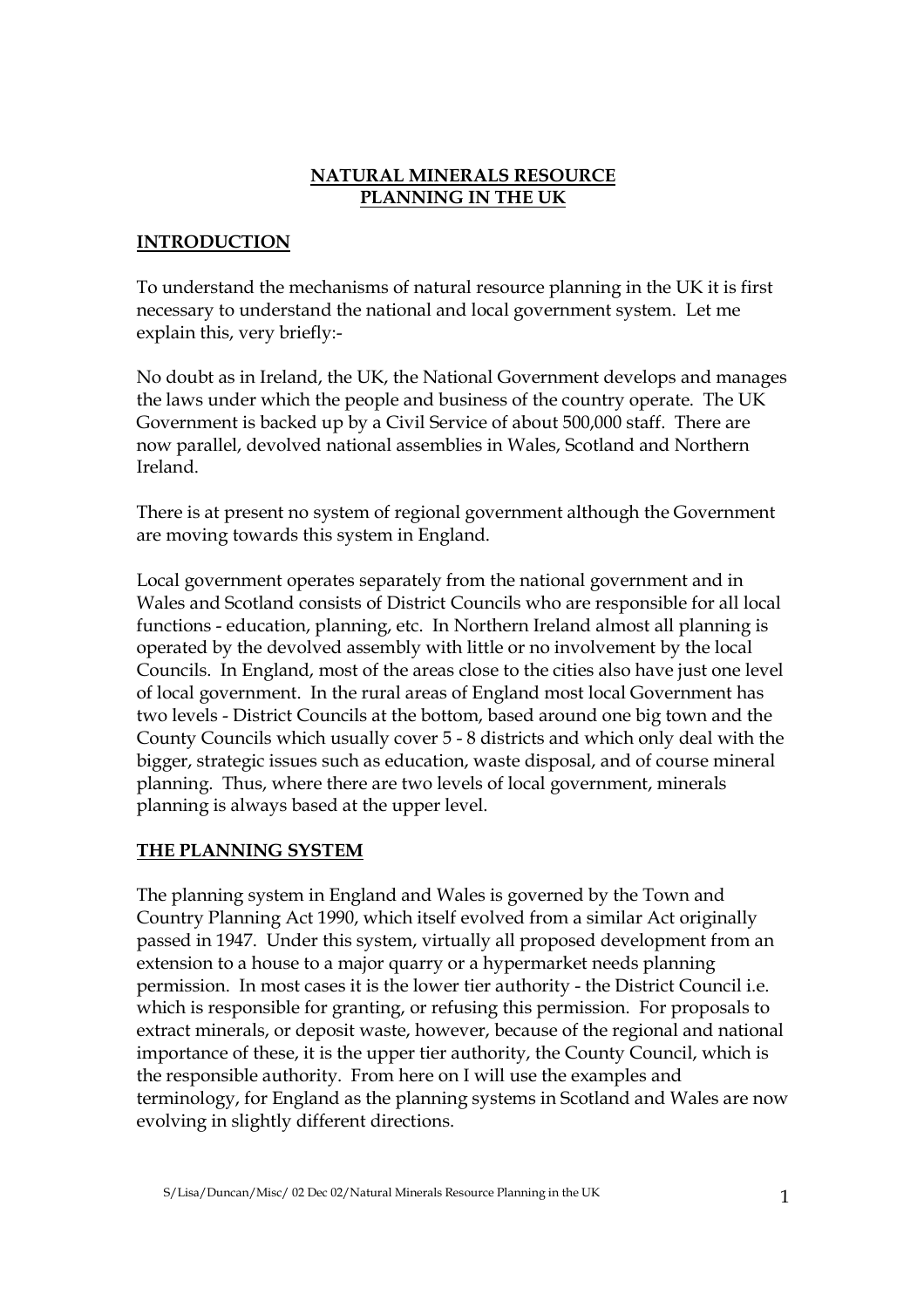In coming to a judgement on the pro's and cons of a mineral planning application to extend or create a new quarry, the planning authority – usually the County Council will be guided by their adopted forward development plan – usually, in the form of a mineral local plan. Minerals planning (and particularly aggregates) in England ( and until recently Wales) has taken a unique path guided by the advice of two Government Royal Commissions chaired by Sir Ralph Verney and Sir Roger Stevens both of which reported in 1976. Let me now explain, the system using aggregates as the main example.

### FORWARD PLANNING IN ENGLAND (The Aggregate Example)

- i. National Planning All national minerals planning in England comes under the responsibility of the Office of the Deputy Prime Minister, (in London) and is run by a Minerals and Waste Planning Division, headed up by Lester Hicks. They formulate national policy and guidance in the form of Mineral Planning Guidance Notes (MPGs) as well, of course of drafting minerals and planning legislation for consideration by Parliament. For aggregates, the key piece of national guidance is MPG6, last published in 1994, and currently being revised. The key part of MPG6 is the numerical planning guidance for each region. The current document includes a forecast of aggregate demand in England for the next 15 years – 1992 – 2006, then develops a supply scenario for the various components of demand e.g.
	- secondary and recycled aggregates
	- land-won sand and gravel/crushed rock
	- marine dredged sand and gravel
	- imports from Wales, Scotland and beyond

 These supply scenarios are then broken down into guidelines "targets" for each of the English regions from which emerge guidelines for the production requirement for land-won sand and gravel and crushed rock for the next 15 years in each region.

 There are in fact, almost 15, English Mineral Planning Guidance notes varying from general policy advice (MPG1) to complex technical manuals on noise control (MPG11). There are also special MPGs covering cement, coal and silica sand.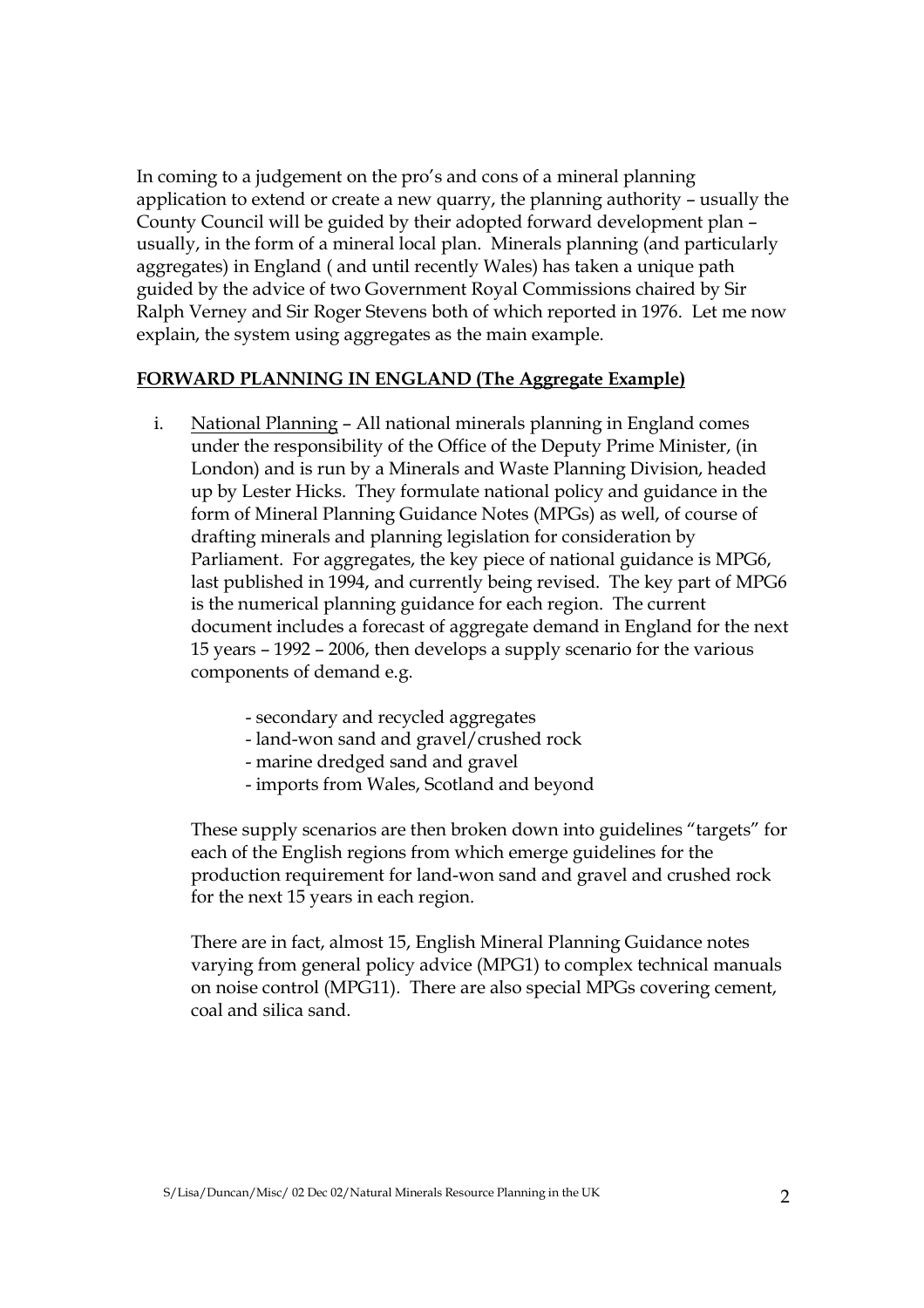### ii. Regional Planning

 In England, for mineral planning, and in particular, aggregates, there is a system of system of regional planning which has developed since the mid 1970's following the Verney report. For each of the eight economic planning regions, in England there are what are called Regional Aggregate Working Parties (RAWPS for short). These are technical, advisory bodies chaired, normally by a County Planning Officer and on which sit representatives of the local authorities, of the aggregates industry and of central Government. They collect and analyse aggregate supply and demand data for their region and advise Central Government, local planning authorities and the industry on issues arising from this.

 In the context of the Government's MPG6 numerical guidelines for each region, the RAWPs are consulted on these draft guidelines at an early stage and provide the Central Government with an expert view on whether they are realistic in terms both of the regions' potential to supply aggregate over the next 15 years or so and in terms of the environmental capacity of the region to meet that level of supply.

 Once the regional guidelines have been finalised by Central Government, the next task of the RAWPs is to take the guidelines figures for provision for land-won sand and gravel and for crushed rock and subdivide these as "targets for provision" for each mineral planning authority - County Council or unitary district Council. This process is known as the sub-regional apportionment exercise – the final RAWP agreed figures then have to be agreed by the regional planning body and the constituent Councils – not always so straightforward, once you have to involved local democracy. At this point, the baton in the process, passes to the mineral planning authorities:-

### iii. Local Planning

 In Great Britain, local planning is based on a system of Development Plans which are prepared by each local government planning authority and which set out for the next 10 years or so the local Council's land use intentions for their area - where schools, hospitals, houses will be built and where, for example, the highest quality landscape has to be protected from development at all costs.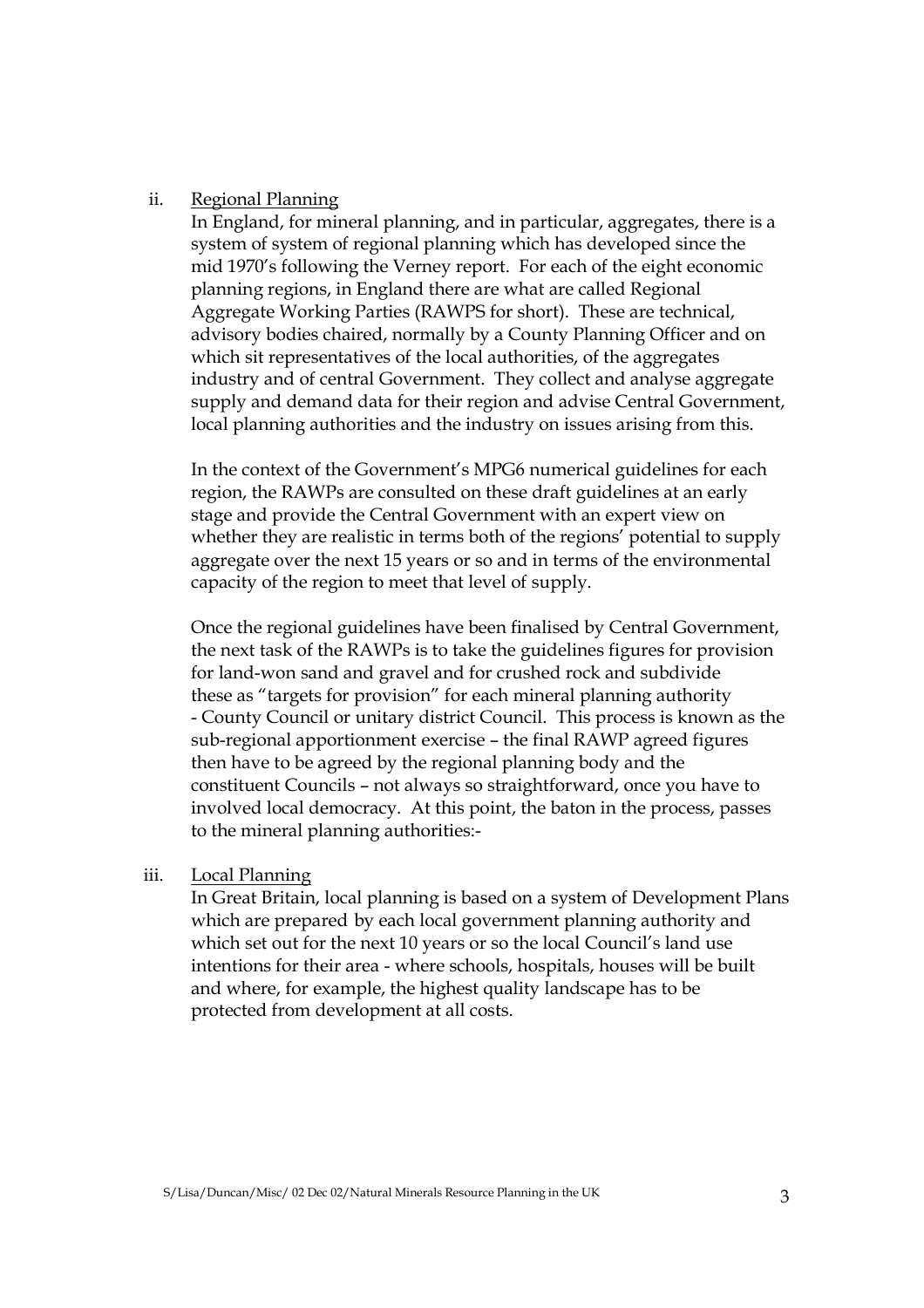Where there are two tiers of local authorities, the upper tier – the County Councils are the mineral planning authorities and who are empowered and required to prepare minerals local plans for their area. In the urban areas, where there is only one tier of local authorities – unitary districts – the development plan comprises a Unitary Development Plan (UDP) and includes mineral policies.

 For minerals local plans in England, the process is well established. The essence of these plans, which look forward 10 years or so is to make allocations for future working of sand and gravel and crushed rock. The level of allocations is based on an arithmetic calculation of demand which derives from the sub-regional apportionment of the regional guidelines I have mentioned.

Here the process gets complicated because central government requires landbanks of planning permissions to be maintained throughout the plan period. Currently, national policy requires a landbank representing at least 7 years worth of working for sand and gravel and a longer period for crushed rock – say 10 – 15 years. Essentially this means that the minerals local plan has to have sufficient allocations for future working both for its ten year life and for the 7 – 15 year period beyond.

Once the arithmetic of meeting the predicted demand has been sorted out the next task in preparing the minerals local plan is for the planning authority to assess the aggregate resources remaining unsterilised within its areas and then, using a sieve analysis eliminate the areas of environmental constraints such as National Parks, Nature Reserves Ancient Monuments and so on, finally setting-out areas allocated for sand and gravel and/or crushed rock at or above the arithmetic calculation of demand I have mentioned.

In the UK, there is a planning presumption in favour of permission being granted for development, allocated as such in a development plan. Section 54A of the Town and County Planning Act 1990, for instance (England and Wales) states:- "Where in making any determination under the planning Act, regard is to be had to the development plan, the determination shall be made in accordance with the plan unless material considerations indicate otherwise".

What this means is practice is that if a mineral operator manages to get his unworked, unpermitted land into one of the minerals local plan allocations he is more or less certain of then getting planning permission when the time comes round to apply.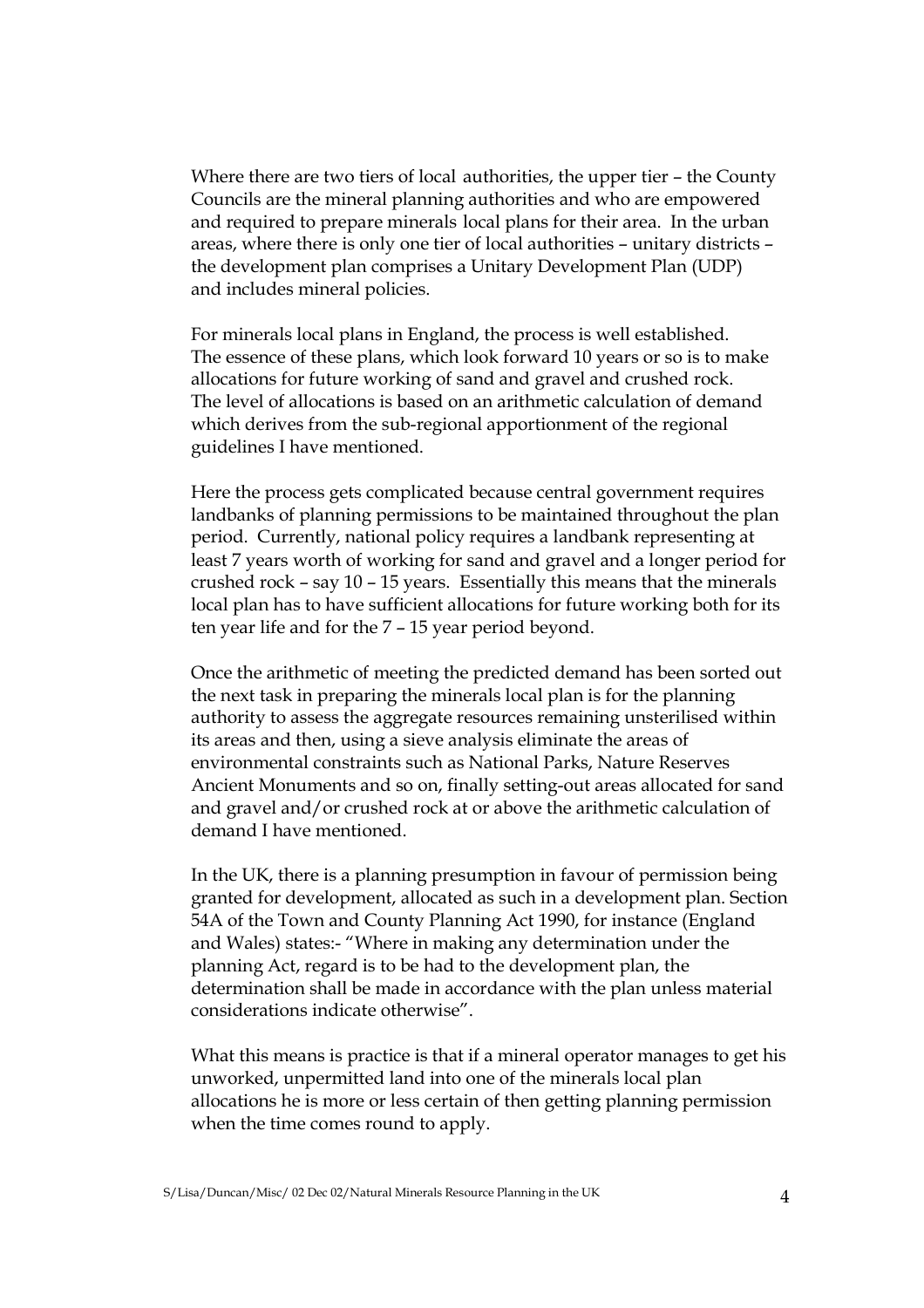The downside of this system is, however, that if a mineral operator applies for planning permission on a site not allocated in the plan, he is virtually certain of being refused planning permission.

Once a minerals local plan has been prepared it is then subjected to two successive sets of public consultation. Following the second, more formal consultation on the finalised deposit draft and assuming there are outstanding unresolved points of objection – the whole plan is subjected to a public inquiry, presided over by a Central Government planning inspector. Such public inquiries used to be very formalised with advocacy and cross examination, court-room style by barristers. Recently, they have tended to become more informal, with the emphasis based on round-table discussion, chaired by the Inspector and generally without barristers involved.

The final stage in minerals planning in the UK is getting planning permission:-

#### iv. Development Control

 If a quarry owner wishes to dig or extend a quarry, or put in a new piece of fixed plant, he must, first get planning permission from the local Council. To do this he completes a detailed planning application form describing with the aid of plans and reports every detail of the proposal from the design of the front entrance to the details, for instance, of what crops he will sow on the land once it has been restored back to farmland. If his proposal is for a major new quarry he will also have to prepare a full environmental assessment to comply with EC Directive 97/11/EC.

 At the same time the planning application is submitted to the local Council, it is also advertised in the local newspapers and on notices around the site to ensure local residents know of it. The local Council on receiving the application will carry out wide consultations with a number of official and local bodies on the proposals seeking their views. They will usually consult the Agriculture Ministry (DEFRA), the Water Authority, the Government Highways Agency, the District Council and perhaps the Conservation Agencies, as well as local archaeologists, and local residents groups. Once these views have been examined, the applicant may be ordered to change details of his scheme to overcome objections. Finally, after perhaps 6-9 months, the planning application will be considered by a planning committee of the elected members of the local Council and they will decide either to permit it or refuse it.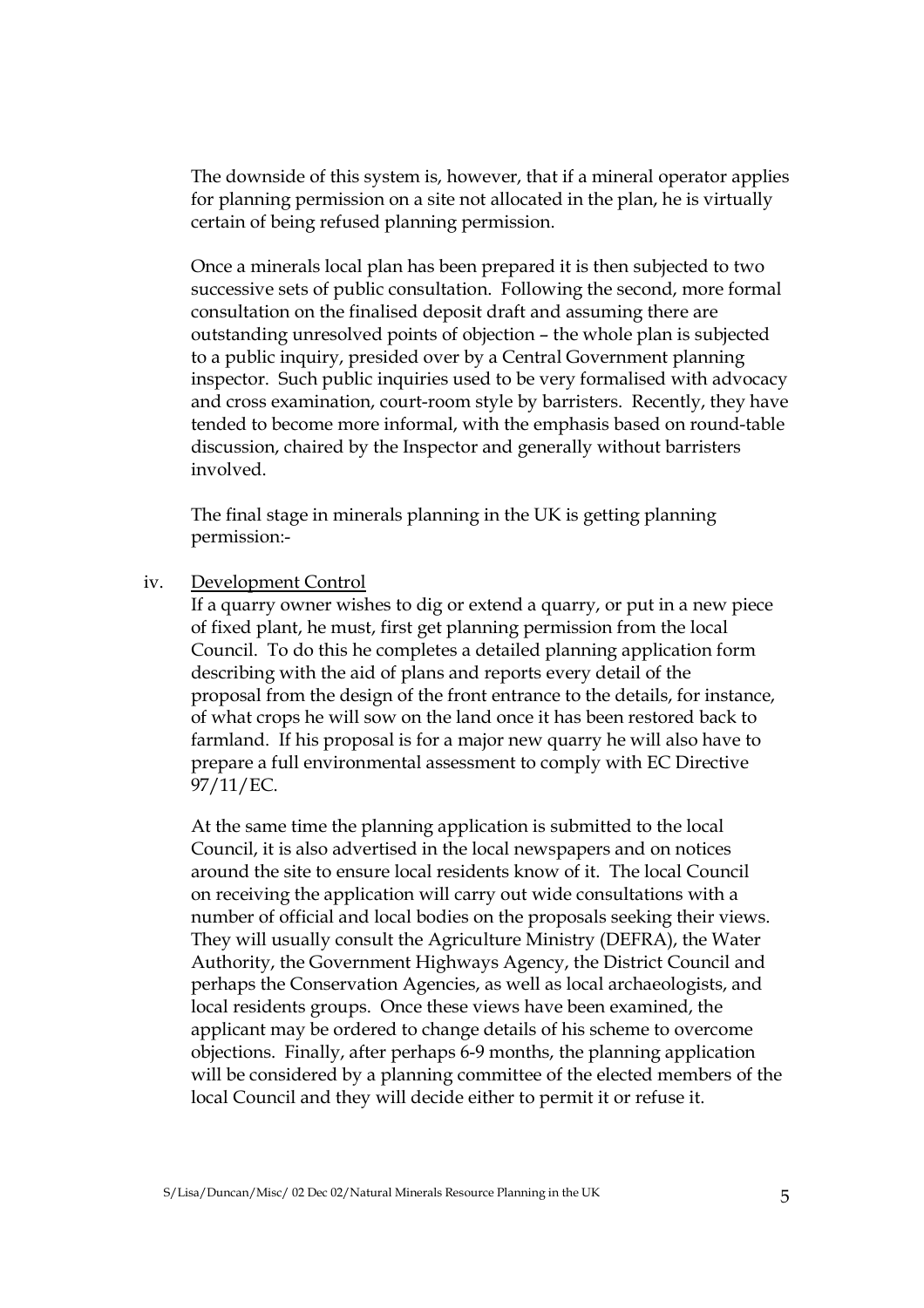This decision will be made in the light of views received on the proposal as a result of the consultations and in the light particularly of the requirements of the minerals local plan I have described.

 If the planning authority decide to permit it - they will issue a planning permission which is a legally binding document which may well contain 50 or 60 conditions specifying the way the quarry owner implements his permission. These conditions may limit the hours of operation, specify how soils should be stripped, control of the types of filling material and so on.

 If the local Council decide to refuse permission, the letter of decision must set out their reasons. The applicant is then allowed 6 months to appeal against this decision. This appeal goes to the national government planning inspectorate. The appeal will usually be heard at a public inquiry presided over by an Inspector. At a public inquiry - the applicant, the County Council and local residents all have a right to speak. After the end of the inquiry the inspector, or the Secretary of State will issue the final decision which will be either a conditional permission or a refusal. Except where there has been a legal mistake in dealing with the appeal, there are no further rights of appeal.

 Once a quarry operator gets his planning permission he is free to get on and extract the minerals within the limits of the planning permission conditions and other controls. Throughout the period of operations his work will be inspected by officials from the Planning Authority, from the Public Health Authority, from the Environment Agency, from the Water Authority, from the Mines and Quarries Inspectorate and from the Health and Safety Executive. All of these bodies have legal powers to change and if necessary stop operations if things are going wrong. It is worth noting that in the UK most mineral rights are privately owned and once a planning permission has been obtained the mineral operator needs to negotiate with the land owner to get access. Also planning permissions are now reviewed every 15 years to ensure the conditions on them are kept up-to-date.

 Our planning system ensures a very strict control over the activities of the quarrying industry. With growing public environmental awareness and ever more organised local residents groups it is getting harder and harder for our industry to get planning permissions for extraction of further minerals to at least the same rate as current sales levels.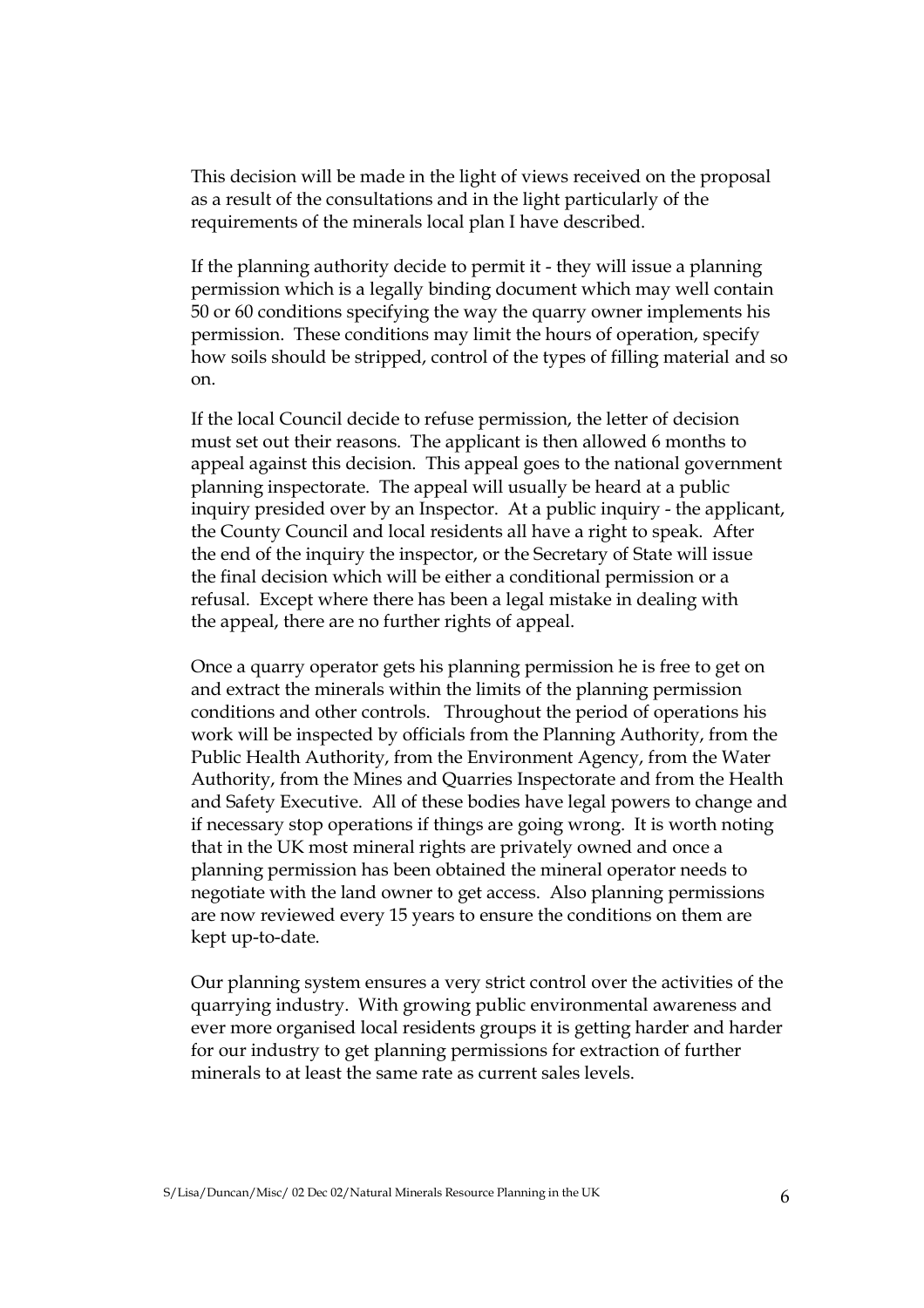National government policy on minerals is set out clearly in the latest guidance note - "Local planning authorities should ensure that the construction industry continues to receive an adequate and steady supply of minerals at the best balance of social, environmental, and economic cost." However, it is fair to say that this is an important policy that is often forgotten by local planners, when faced with vociferous local objections to a proposed quarry.

#### **CONCLUSIONS**

This has been a brief canter through the intricacies of the UK minerals planning resource system looked at using the example of aggregates planning in England. This system is similar for all other minerals except for oil and gas applies, with variations also in Wales and Scotland.

As I mentioned, in Northern Ireland, the system is very different with little or no minerals planning role falling on the local Councils.

Minerals planning in Great Britain is a complex system that has evolved as a special regime within the main planning system since 1947, the main changes coming in significant Acts of Parliament in 1981 and 1990/91. The planning system in England is about to be changed again, significantly in a major Bill currently before Parliament and which will also significantly change the basis of minerals local plans. It is likely that this Bill will emphasise the importance of the emerging Regional Planning Bodies.

In Wales, aggregate planning is taking a slightly different course. Because there is no layer of regional planning in Wales, the Welsh Assembly Government is hoping to strengthen the role and importance of the two RAWPs – North Wales and South Wales – imposing on them both the task of preparing demand forecasts and of assessing the environmental capacity of their area in terms of ability to meet demand. There tasks are new and as yet untried.

In Scotland there has been no system either of RAWPs or of demand forecasting since the mid 1980's. Minerals planning has been guided by National Planning Policy Guidance Note 4 – (NPPG 4). However, the lack of numerical guidance has proved to be an increasing problem, particularly for aggregate planning in the Central lowlands and the Scottish Executive are now moving towards having both a Scottish "RAWP" and numerical guidance.